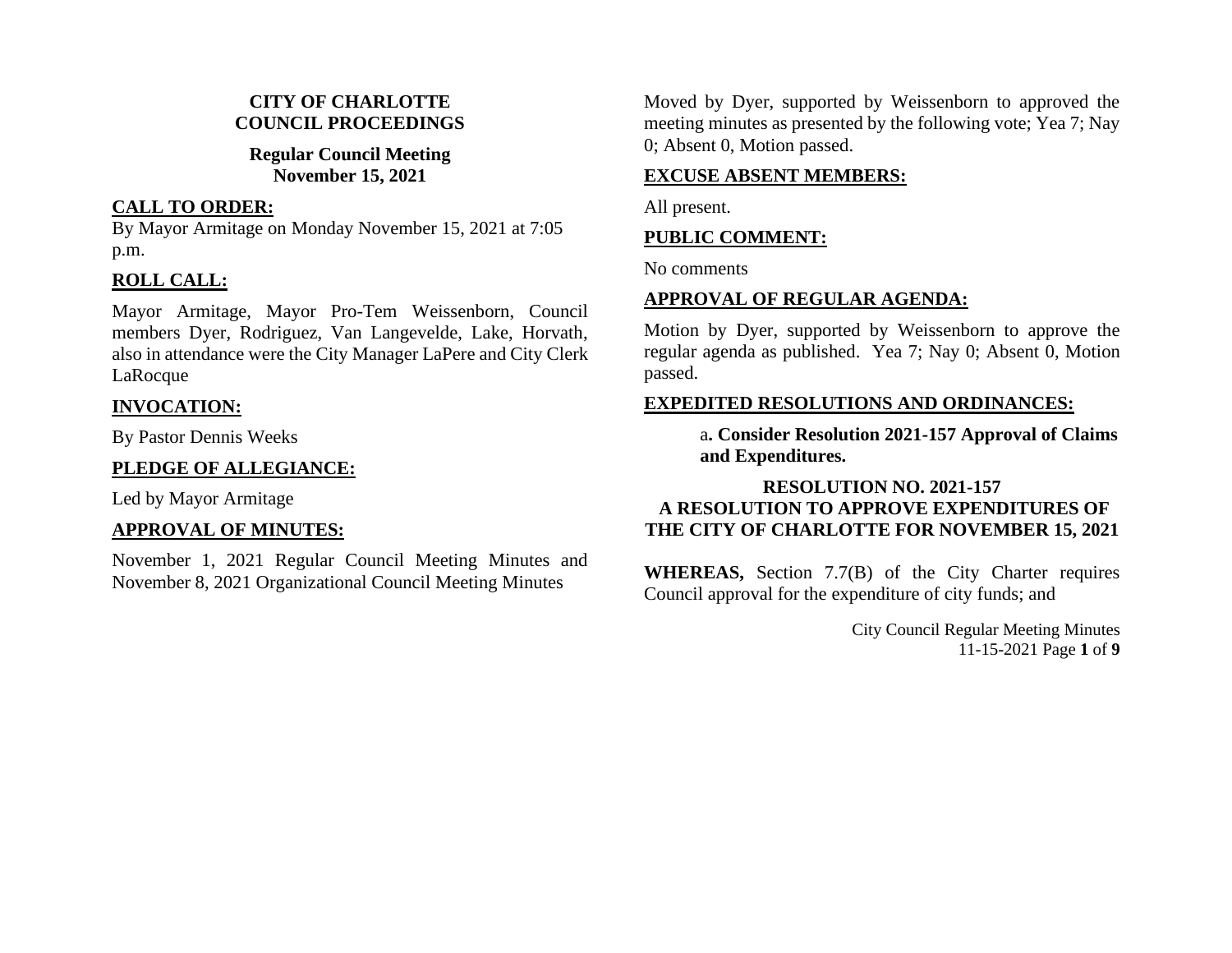**WHEREAS,** the OCTOBER 30, 2021, payroll totaled \$91,088.89; and

**WHEREAS,** the NOVEMBER 13, 2021, payroll totaled \$133,568.08; and

**WHEREAS,** the NOVEMBER 01, 2021, insurance claims totaled \$728.48; and

**WHEREAS**, the NOVEMBER 08, 2021 insurance claims totaled \$1,547.60; and

**WHEREAS**, the NOVEMBER 10, 2021 claims total \$148,805.31;

**THEREFORE, BE IT RESOLVED** that the City Council approves claims and accounts for NOVEMBER 15, 2021, in the amount of \$375,738.36

Moved by Dyer, supported by Weissenborn to approve Resolution 2021-157 by the following vote Yea 7; Nay 0; Absent 0. Motion passed.

#### **INTRODUCTION OF RESOLUTIONS AND ORDINANCES:**

**a. Consider Ordinance 2021-11 Meeting dates and ratify 2021 decisions**

Introduced: November 15, 2021

Adopted:

Effective:

# **CITY OF CHARLOTTE**

#### **ORDINANCE NO.2021-11**

### AN ORDINANCE TO IMPLEMENT SECTION 6 OF THE SCHEDULE APPENDED TO THE CHARTER OF THE CITY OF CHARLOTTE TO CHANGE THE WEEKS OF THE MONTH IN WHICH CITY COUNCIL MEETINGS ARE HELD IN THE CITY OF CHARLOTTE.

**Council member Dyer moved the following:**

THE CITY OF CHARLOTTE ORDAINS:

#### RECITALS

**WHEREAS**, Section 6 of the Schedule appended to the Charter of the City of Charlotte states that until otherwise provided by ordinance, regular meetings of the City Council shall be held on the second and fourth Monday of each calendar month; and

**WHEREAS**, the City Council, by resolutions, adopted November 12, 2019 and December 14, 2020, provided that the regular meetings of the City Council were to be held on the first and third Monday of each calendar month; and

> City Council Regular Meeting Minutes 11-15-2021 Page **2** of **9**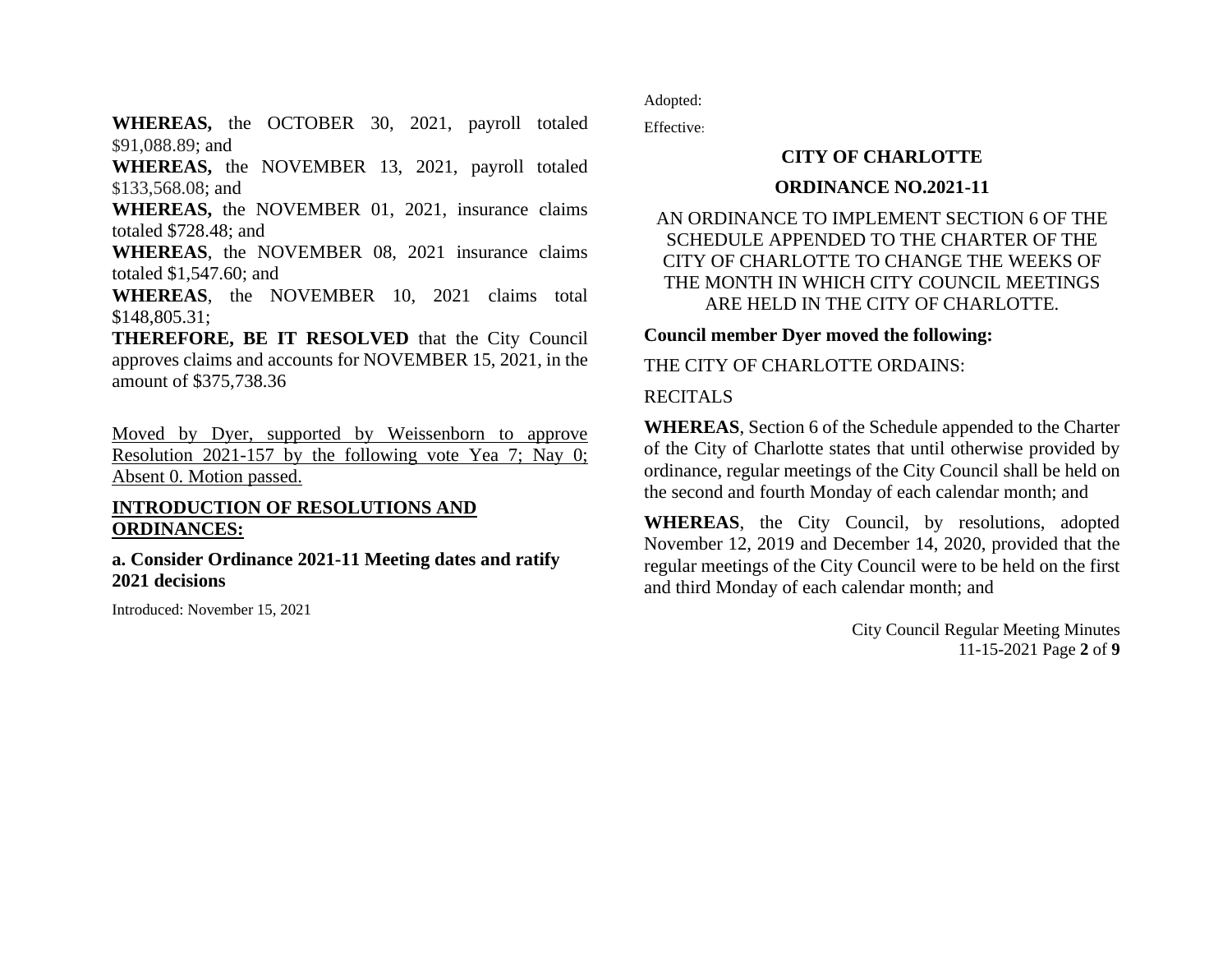**WHEREAS**, all regular meetings of the City Council have taken place on the first and third Mondays of each month in full compliance of the Michigan Open Meetings Act, MCL 15.261, et seq., and

**WHEREAS,** it has been determined that it is best that the meeting schedule come into compliance with the requirements of Section 6 of the schedule of the Charter of the City of Charlotte by adopting an ordinance making effective such change.

**NOW, THEREFORE**, the City of Charlotte ordains as follows:

1. Meeting Days. All regular meetings of the City Council shall be held in the established Council Chamber in City Hall on the first and third Monday of each calendar month, except where modified by resolution of the City Council.

2. Ratification and Reaffirmation of Prior Council Actions. The City Council hereby ratifies and reaffirms all actions taken by the City Council at any and all of the prior regular meetings of the City Council which were held on the first and third Mondays of each calendar month as authorized by the City Council in 2020.

3. Further Council Date Changes. From the effective date of this ordinance, the City Council may, by resolution, change the weeks of the month in which Council meetings are to occur.

This ordinance shall become effective 20 days after adoption and that the above ordinance be passed to a second reading.

Second by Weissenborn, to approve Ordinance 2021-11, and pass for a second reading by the following vote; Yea 7, Nay 0, Absent 0. Motion passed

**b. Consider Resolution 2021-158 To Authorize a Contract with Biotech Agronomics, Inc. for Bio-Solid injection**

#### **RESOLUTION NO. 2021-158 A RESOLUTION TO AUTHORIZE A CONTRACT WITH BIOTECH AGRONOMICS, INC. FOR BIO-SOLIDS INJECTION**

**WHEREAS,** the wastewater treatment plant continually produces bio-solids as part of the treatment process; and WHEREAS, each year funds are allocated for the disposal of bio-solids; and

**WHEREAS,** sealed bids were received on Tuesday, November 9, 2021 for the land application of the bio-solids; and

> City Council Regular Meeting Minutes 11-15-2021 Page **3** of **9**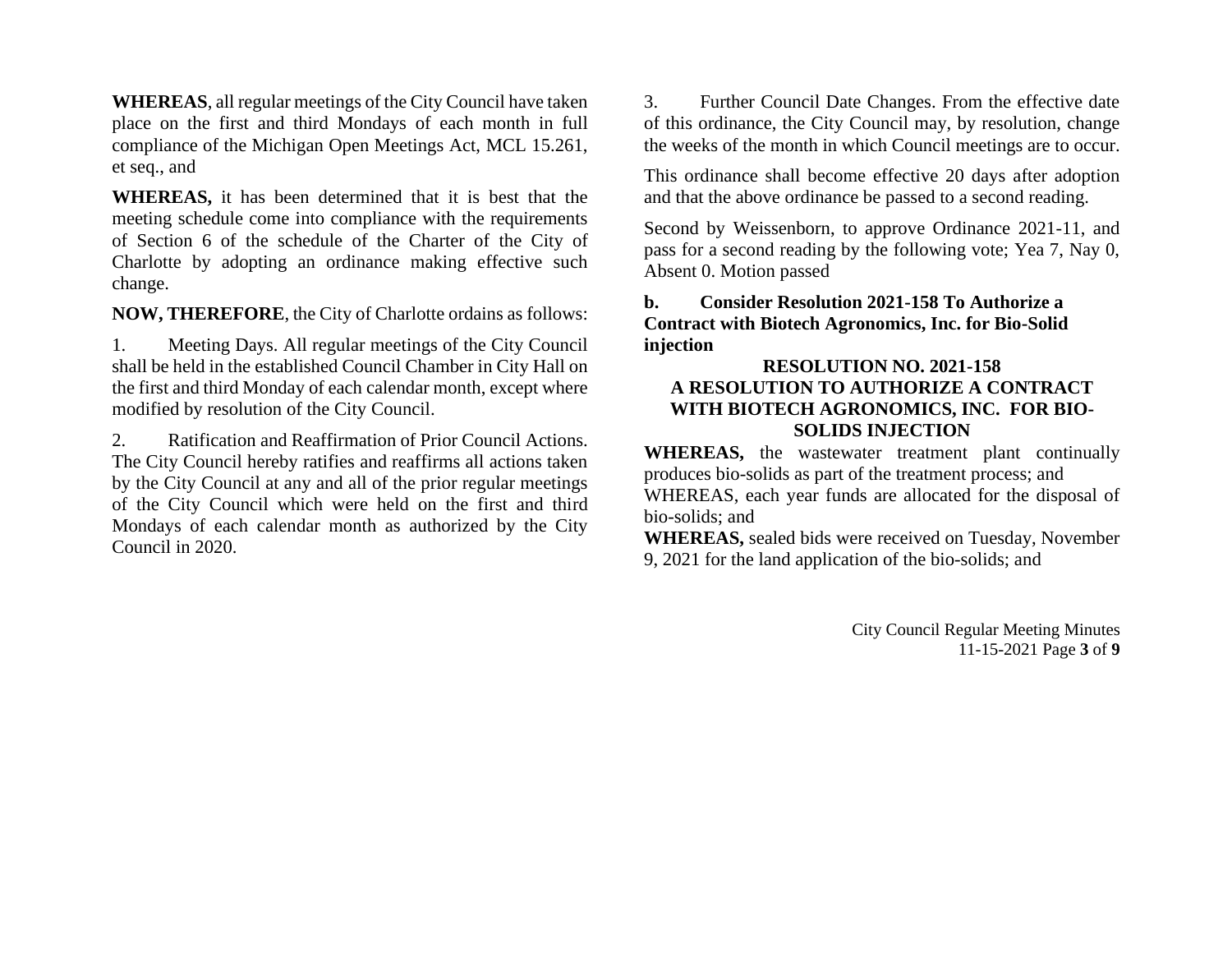**WHEREAS,** Biotech Agronomics, Inc. submitted the lowest per gallon price of \$0.044 per gallon to dispose of the bio-solids and \$400/ hour for digester cleaning services; and

**WHEREAS,** the contract is for one year with the option of 2 one-year renewals based on performance for a total a three-year contract; and

**WHEREAS,** Biotech Agronomics was awarded the last City contract for bio-solids removal, and their work was satisfactory; and

**THEREFORE, BE IT RESOLVED** that the City enter into a contract with Biotech Agronomics, Inc. for the injection disposal of bio-solids in the amount of \$0.044 per gallon**.**

**BE IT FURTHER RESOLVED** that the City enter into a contract with Biotech Agronomics, Inc. for the cleaning of the digesters on an as needed basis at the rate of \$400/ hour.

The foregoing resolution was presented by Dyer and supported by Weissenborn for approval to be moved for a second reading by the following vote; Yea 7; Nay 0; Absent 0. Motion passed.

#### **c Consider Resolution 2021-159 To Authorize Purchase of Water Meters and Appurtenances**

#### **RESOLUTION NO. 2021-159**

### **A RESOLUTION TO AUTHORIZE PURCHASE OF WATER METERS AND APPURTENANCES**

**WHEREAS,** the City utilizes a single brand of water meters throughout the City to keep costs low and efficiencies high; and **WHEREAS,** the DPW is continually replacing and upgrading old meters to maintain accuracy; and

**WHEREAS,** the FY 2021-2022 budget included funding for the purchase of meters, wire, remote readers, meter transceivers as well as other related equipment; and

**WHEREAS,** DPW staff has received a quote in the amount of \$28,310.00 from ETNA Supply for meters to meet the future needs; and

**WHEREAS,** with supply chain issues, estimated delivery is 44 weeks which pushes into the next fiscal year; and

**WHEREAS,** ETNA Supply is the sole vendor for the lower peninsula of Michigan authorized to sell this brand of equipment in our region of the United States; and

**WHEREAS,** Section 2-186 of the City Ordinances allows for the waiver of sealed bids for purchases over the amount of \$5,000 and the required three quotes for purchases over \$2,500. **THEREFORE, BE IT RESOLVED** That the city council authorizes the purchase of the meters and appurtenances from ETNA Supply in the amount of \$28,310.00 and agrees to waive

> City Council Regular Meeting Minutes 11-15-2021 Page **4** of **9**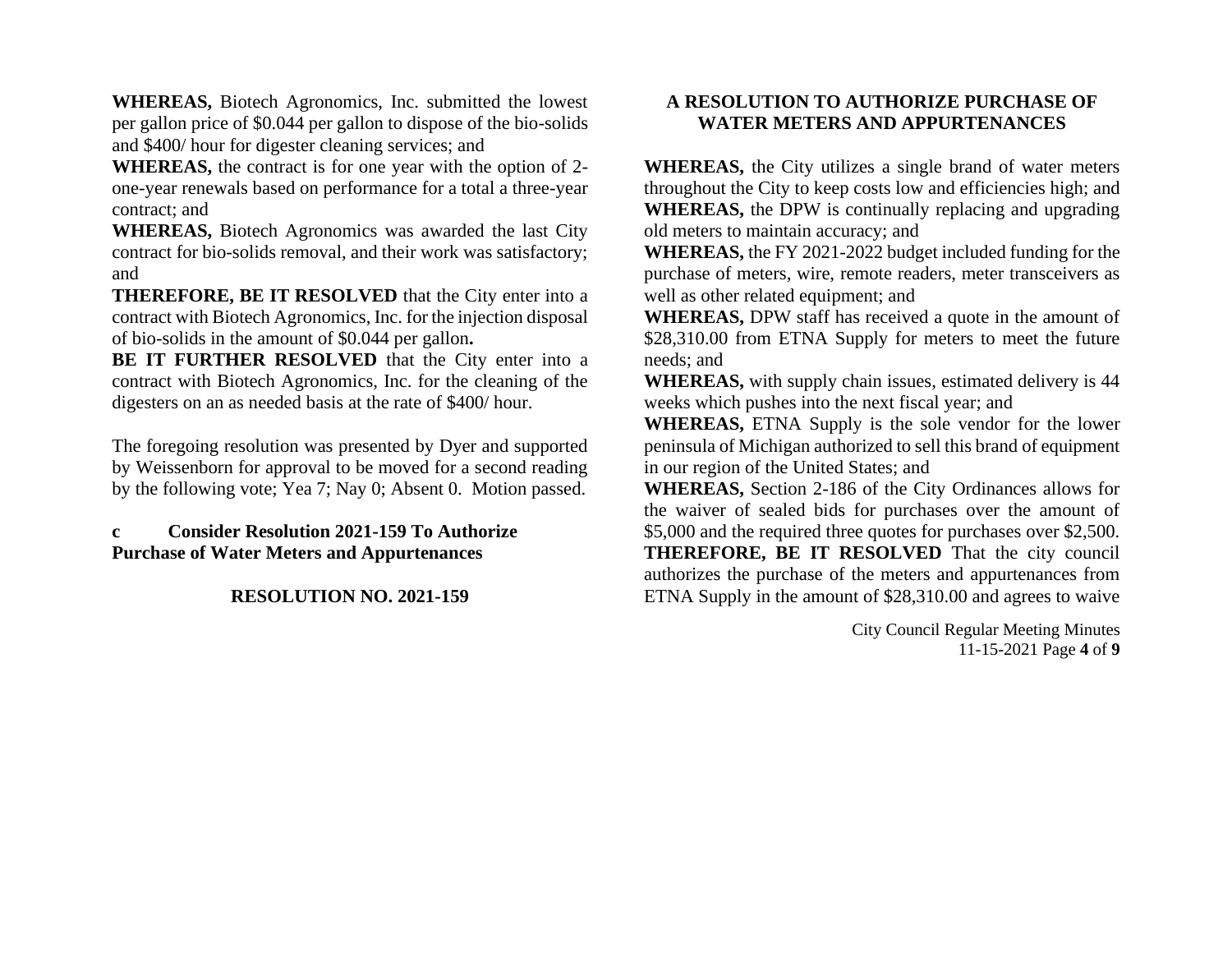the sealed bid process because the equipment is available only through a single vendor. There are no competitive quotes available.

The foregoing resolution was presented by Dyer and supported by Weissenborn for approval to be moved for a second reading by the following vote; Yea 7; Nay 0; Absent 0. Motion passed.

#### **d Consider Resolution 2021-160 To Authorize a Contract with H2O Compliance Services**

#### **RESOLUTION NO. 2021-160 A RESOLUTION TO AUTHORIZE A CONTRACT WITH H2O COMPLIANCE SERVICES, INC. FOR SERVICES RELATED TO CROSS CONNECTION CONTROL**

**WHEREAS,** a water cross connection is a connection between potable drinking water pipe and a non-potable source; and **WHEREAS,** the Michigan Department of Environment, Great Lakes & Energy requires an approved Cross Connection Program from municipalities that include on-site surveys and addressing potential cross connections; and

**WHEREAS,** the DPW's Water Division has been working with H2O Compliance on inspections for the last three years,

however additional assistance and expertise is still necessary due to an increase in staff responsibilities which have been focusing on new State and Federal mandates and lack of support staff; and **WHEREAS,** H2O Compliance was the lowest cost of three proposals in 2018 for completing the required inspections and managing the database for approximately 500 sites over a threeyear period and has been performing the work satisfactorily, and **WHEREAS, H2O** Compliance Services, Inc. of Owosso presented the same fee proposal of \$43,837.20 for a three-year contract extension, and

**WHEREAS,** the \$ 14,612.40 annual fee has been budgeted and will be billed to the water and sewer budget**.**

**THEREFORE, BE IT RESOLVED** that the City Council enter into a contract with H2O Compliance Services, Inc. of Owosso to provide the above-mentioned services and that the Mayor or Clerk be directed to sign said contract.

The foregoing resolution was presented by Weissenborn and supported by Dyer for approval to be moved for a second reading by the following vote; Yea 7; Nay 0; Absent 0. Motion passed.

### **e Consider Resolution 2021-161 To Authorize Proposed 2022 Meeting Dates**

City Council Regular Meeting Minutes 11-15-2021 Page **5** of **9**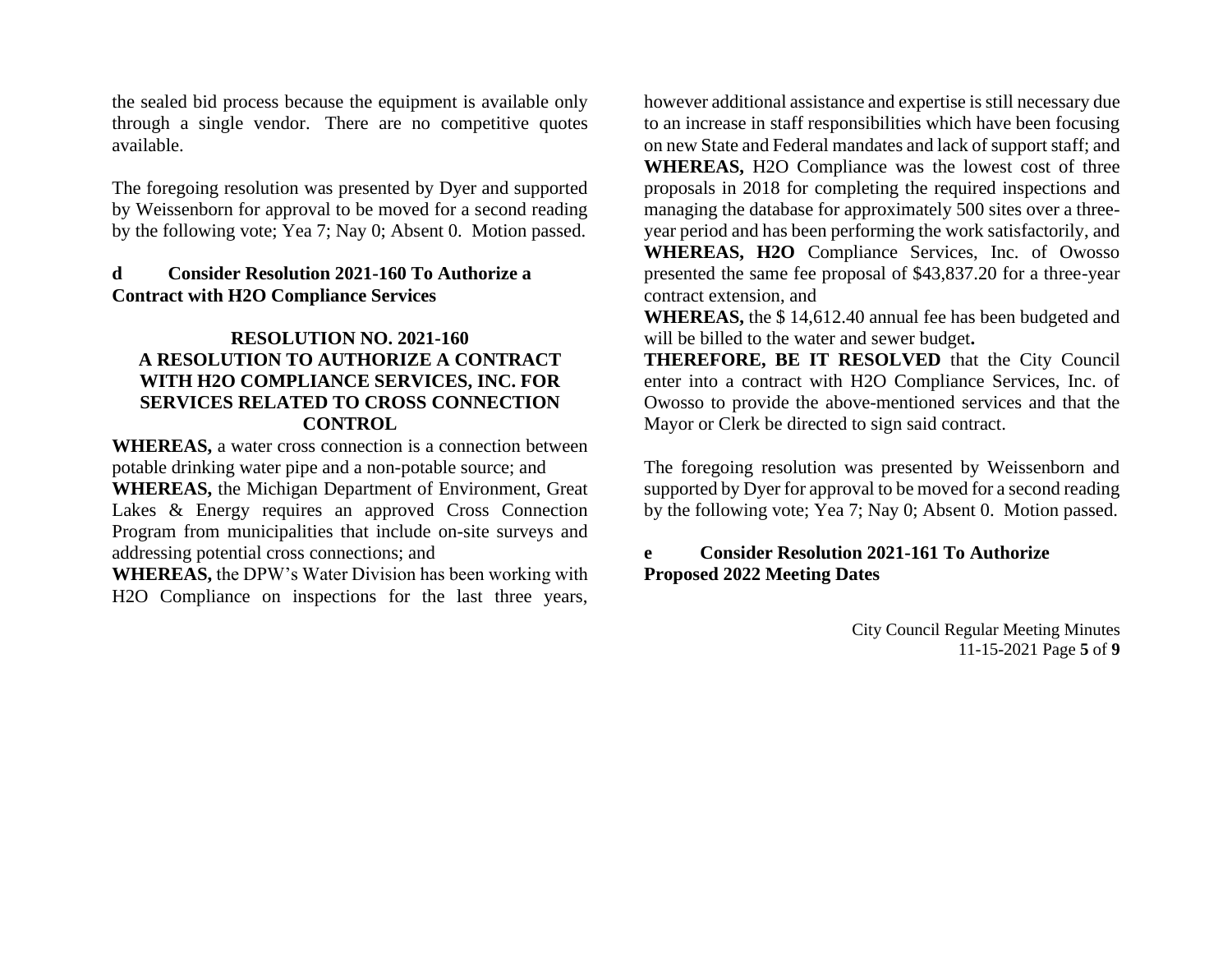# **CITY OF CHARLOTTE RESOLUTION 2021-161 A RESOLUTION TO SET MEETING DATES FOR THE 2022 CALENDAR YEAR**

**WHEREAS,** Public Act 267 of 1976 and city ordinance requires City Council to approve and publish a schedule of regular meeting dates.

**NOW THEREFORE BE IT RESOLVED,** that the regular meeting dates of the Charlotte City Council and other Boards and Commissions be as follows for the 2022 calendar year.

| <b>City Council</b>                                    |                        |                          |  |
|--------------------------------------------------------|------------------------|--------------------------|--|
| <b>Regular Meetings: First and Third Monday at 7pm</b> |                        |                          |  |
| Work session Meetings: Second Tuesday at 7pm           |                        |                          |  |
| <b>Month</b>                                           | <b>Regular Council</b> | <b>Workshop Council</b>  |  |
|                                                        | <b>Meeting</b>         | <b>Meeting</b>           |  |
| <b>January</b>                                         | Monday 3rd             | Tuesday 11 <sup>th</sup> |  |
|                                                        | Tuesday 18th *         |                          |  |
| <b>February</b>                                        | Monday 7 <sup>th</sup> | Monday 14th *            |  |
|                                                        | Tuesday 22nd *         |                          |  |
| <b>March</b>                                           | Monday 7 <sup>th</sup> | Monday 14th *            |  |
|                                                        | Monday 21st            |                          |  |
| April                                                  | Monday 4 <sup>th</sup> | Tuesday 12th             |  |

|                                                       | Monday 18th               |                           |
|-------------------------------------------------------|---------------------------|---------------------------|
| <b>May</b>                                            | Monday 2nd                | Tuesday 10th              |
|                                                       | Monday 16th               |                           |
| June                                                  | Monday 6th                | Tuesday 14th              |
|                                                       | Monday 20 <sup>th</sup>   |                           |
| <b>July</b>                                           | Tuesday 5 <sup>th</sup> * | Monday 11 <sup>th</sup> * |
|                                                       | Monday 18th               |                           |
| <b>August</b>                                         | Monday 1st                | <b>Tuesday 9th</b>        |
|                                                       | Monday 15th               |                           |
| <b>September</b>                                      | Tuesday 6 <sup>th</sup> * | Monday 12th *             |
|                                                       | Monday 19th               |                           |
| <b>October</b>                                        | Monday 3rd                | Tuesday 11 <sup>th</sup>  |
|                                                       | Monday 17th               |                           |
| <b>November</b>                                       | Monday 7 <sup>th</sup>    | Monday 14th *             |
|                                                       | Monday 21st               |                           |
| <b>December</b>                                       | Monday 5th                | Tuesday 13th              |
|                                                       | Monday 19th               |                           |
| Meetings are held at Council Chambers, 111 E Lawrence |                           |                           |
| Ave, Charlotte MI 48813                               |                           |                           |
| *meeting date moved to accommodate conflict with      |                           |                           |
| holiday or other board/commission meeting             |                           |                           |

City Council Regular Meeting Minutes 11-15-2021 Page **6** of **9**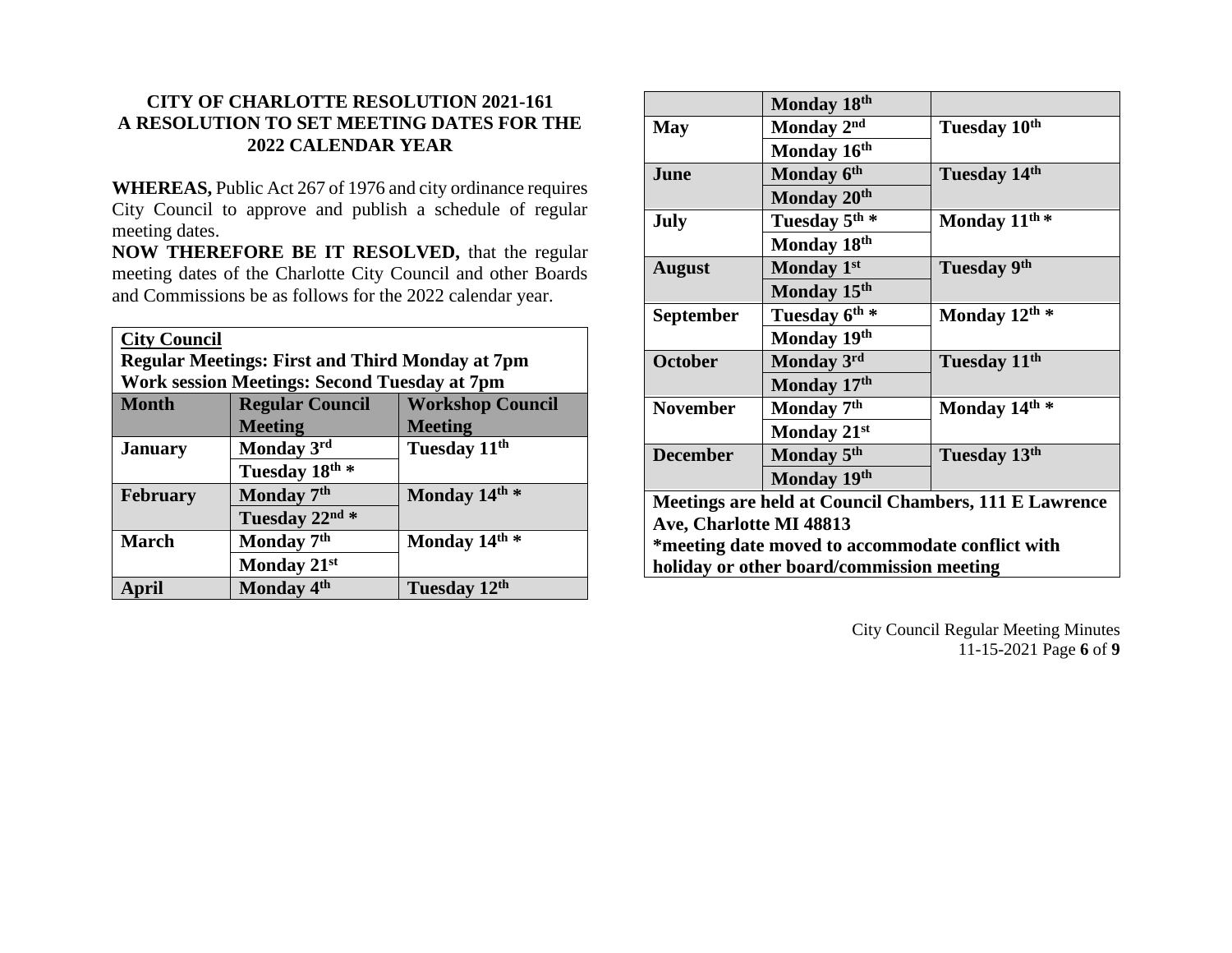| <b>Planning Commission</b>                           |                                            |  |
|------------------------------------------------------|--------------------------------------------|--|
| <b>Regular Meetings: First Tuesday at 7 pm</b>       |                                            |  |
| <b>Month</b>                                         | <b>Regular Planning Commission Meeting</b> |  |
| <b>January</b>                                       | Tuesday 4 <sup>th</sup>                    |  |
| <b>February</b>                                      | Tuesday 1st                                |  |
| <b>March</b>                                         | Tuesday 1st                                |  |
| <b>April</b>                                         | Tuesday 5 <sup>th</sup>                    |  |
| <b>May</b>                                           | Tuesday 3rd                                |  |
| June                                                 | Tuesday 7 <sup>th</sup>                    |  |
| <b>July</b>                                          | Tuesday 12th *                             |  |
| <b>August</b>                                        | Tuesday 2 <sup>nd</sup>                    |  |
| <b>September</b>                                     | Tuesday 13 <sup>th</sup>                   |  |
| <b>October</b>                                       | Tuesday 4 <sup>th</sup>                    |  |
| <b>November</b>                                      | Tuesday 1st                                |  |
| <b>December</b>                                      | Tuesday 6 <sup>th</sup>                    |  |
| Unless otherwise noted, meetings are held at Council |                                            |  |
| <b>Chambers,</b>                                     |                                            |  |
| 111 E Lawrence Ave, Charlotte MI 48813               |                                            |  |

**\*meeting date moved to accommodate conflict with holiday or other board/commission meeting**

| <b>Downtown Development Authority</b>             |                                       |  |
|---------------------------------------------------|---------------------------------------|--|
| <b>Regular Meetings: Third Tuesday at 6:30 pm</b> |                                       |  |
| <b>Month</b>                                      | <b>Regular DDA Meeting</b>            |  |
| <b>January</b>                                    | Tuesday 18th                          |  |
|                                                   | meeting in Community Room,            |  |
|                                                   | <b>Basement Level, 111 E Lawrence</b> |  |
|                                                   | Ave                                   |  |
| <b>February</b>                                   | Tuesday 15th                          |  |
| <b>March</b>                                      | Tuesday 15th                          |  |
| April                                             | Tuesday 19th                          |  |
| <b>May</b>                                        | Tuesday 17th                          |  |
| June                                              | Tuesday 21st                          |  |
| July                                              | Tuesday 19th                          |  |
| <b>August</b>                                     | Tuesday 16th                          |  |
| <b>September</b>                                  | Tuesday 20 <sup>th</sup>              |  |
| <b>October</b>                                    | Tuesday 18th                          |  |
| <b>November</b>                                   | Tuesday 15 <sup>th</sup>              |  |

City Council Regular Meeting Minutes 11-15-2021 Page **7** of **9**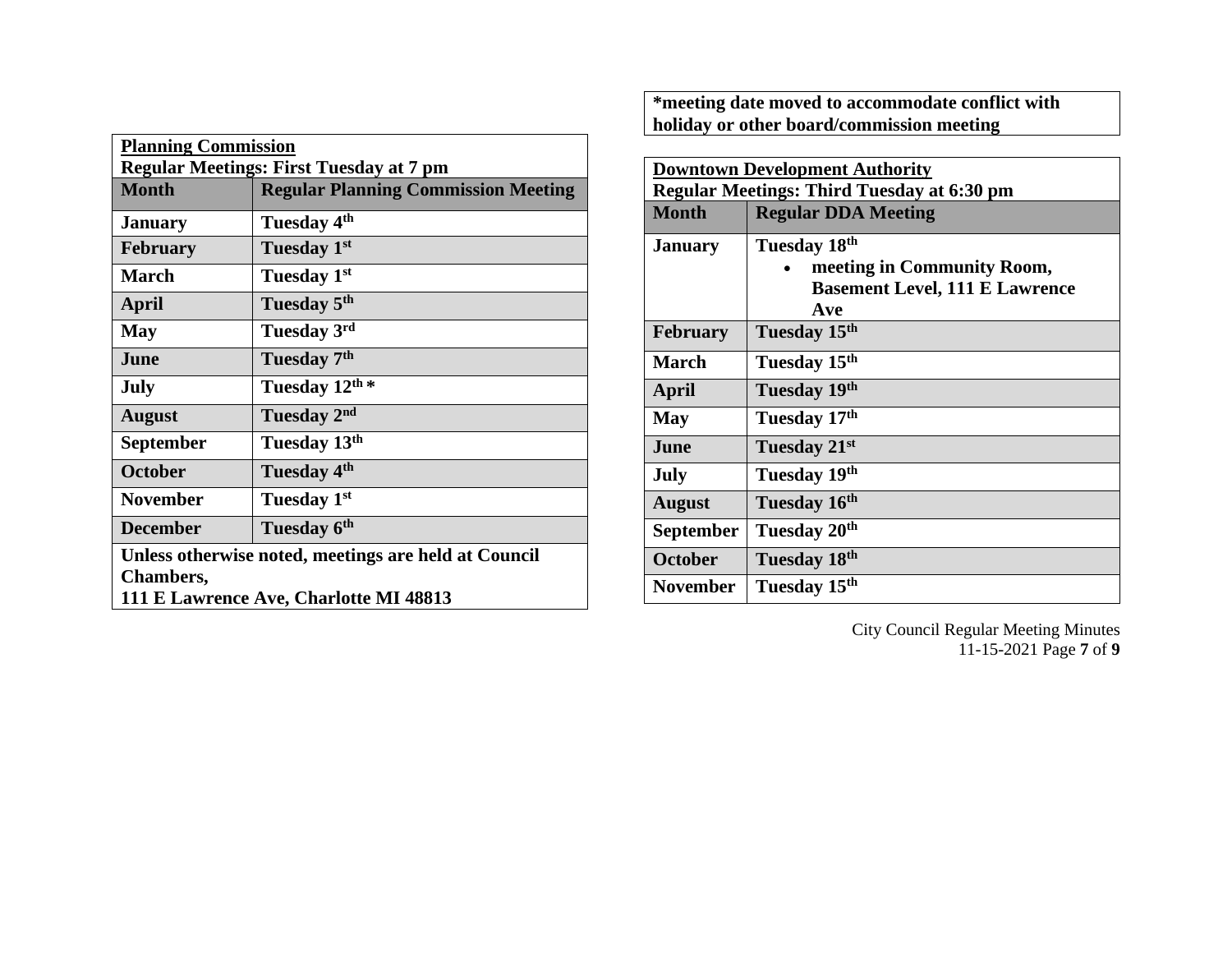**December Tuesday 20th**

**Unless otherwise noted, meetings are held at Council Chambers, 111 E Lawrence Ave, Charlotte MI 48813**

**Parks Advisory Board**

**Regular Meetings: First Tuesday of January, February, April, May, September, and October at 7:00 pm**

| <b></b><br><b>Month</b>                                    | <b>Regular Parks Board Meeting</b> |
|------------------------------------------------------------|------------------------------------|
| <b>January</b>                                             | Tuesday 4 <sup>th</sup>            |
| <b>February</b>                                            | Tuesday 1st                        |
| April                                                      | Tuesday 5 <sup>th</sup>            |
| <b>May</b>                                                 | Tuesday 3rd                        |
| <b>September</b>                                           | Tuesday 6th                        |
| <b>October</b>                                             | Tuesday 4 <sup>th</sup>            |
| <b>Meetings are held at Community Room, Basement Level</b> |                                    |

**111 E Lawrence Ave, Charlotte MI 48813**

| <b>Airport Advisory Board</b><br>Regular Meetings: 3rd Monday of January, April, July,<br>and October at 8:00 a.m. |                        |  |
|--------------------------------------------------------------------------------------------------------------------|------------------------|--|
| Month                                                                                                              | <b>Regular Meeting</b> |  |
| <b>January</b>                                                                                                     | January 17th           |  |
| April                                                                                                              | April 18th             |  |
| July                                                                                                               | July 18th              |  |
| <b>October</b>                                                                                                     | October 17th           |  |
| Meetings are held at Fitch Beach Airport, 1325 Island                                                              |                        |  |
| <b>Hwy, Charlotte</b>                                                                                              |                        |  |

Resolution 2021-161 was presented to Council as a first reading at the November 15, 2021 regularly scheduled meeting. Changes were requested to the proposed dates; therefore, the foregoing resolution was tabled for updates to be completed. It will be presented again at the next regularly scheduled City Council meeting to be held December 6, 2021.

> City Council Regular Meeting Minutes 11-15-2021 Page **8** of **9**